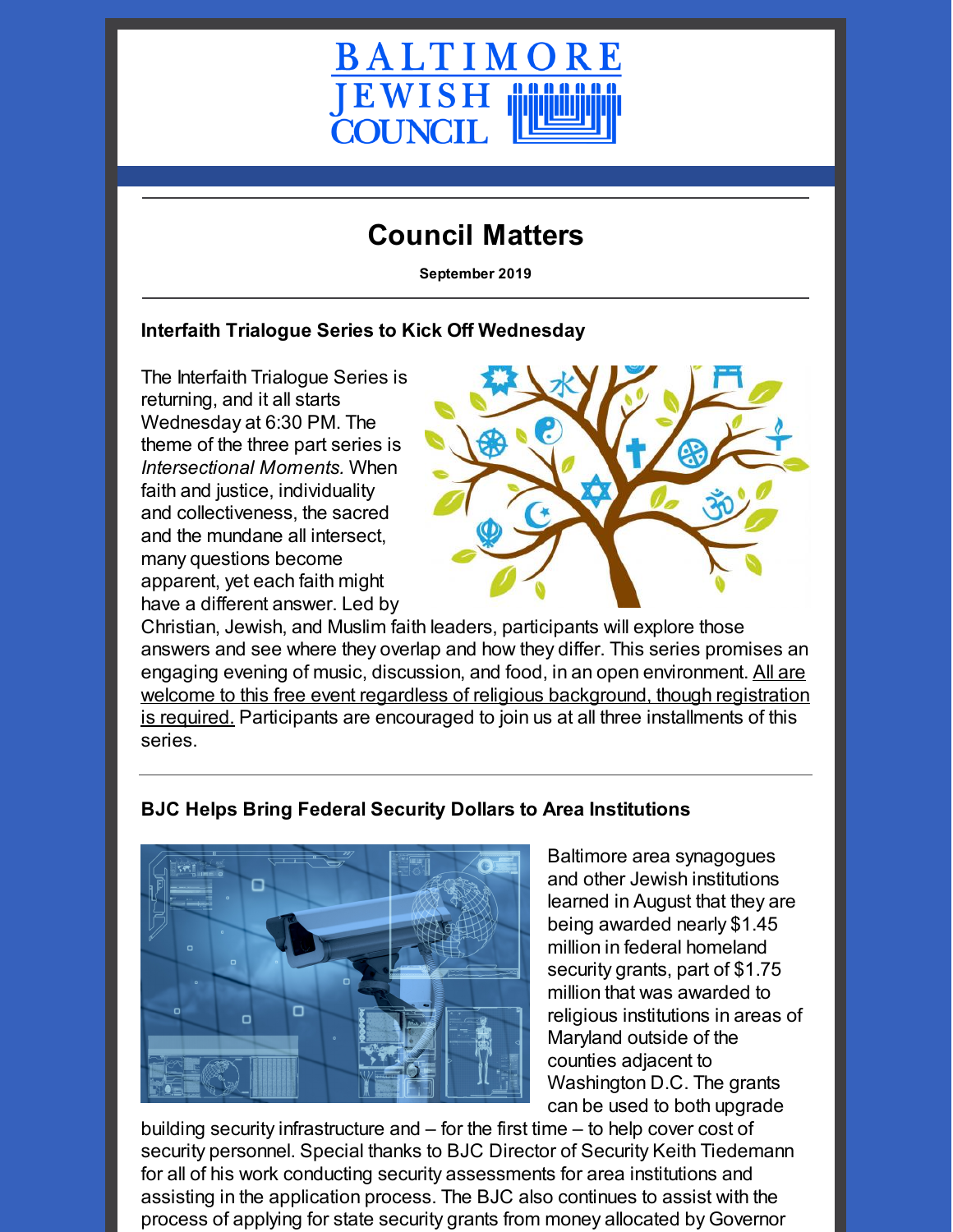Hogan and the Maryland General Assembly to improve security at schools and religious institutions.

#### **BJC Hosts Jewlicious Creator David Abitbol**

It might be difficult to imagine a Jew striking up a friendship with someone who believes the existence of his entire religion, and everyone in it is an abomination, but David Abitbol found that it is more possible than one may think. Abitbol joined the BJC last month for an intimate conversation about his life and friendship with Megan Phelps-Roper, former member of the extremist Westboro Baptist Church. He also



shared the lessons he has learned from helping Megan make the journey as an active member of a hateful religious extremist group, to leaving the church, and now traveling the country to speak about overcoming hate, and how we as a society can better work to understand each other. Abitbol, who is from Canada, and currently lives in Israel, also spoke about his multimedia brand *[Jewlicious](http://jewlicious.com),* and how he has used it to tap into a new generation of Jews with everything from online content to music festivals.

#### **Elijah Cummings Youth Program in Israel Fellows Return Home**

After spending nearly an entire month in Israel, 13 fellows participating in the Elijah Cummings Youth Program in Israel program returned home in July. While the fellows visited many of the famous sites of Israel, including the Western Wall and Dead Sea, much of their time was spent at the Yemin Orde Youth Village. Here



the teens were able to meet and live among their peers from both Israel and around the world. After returning in July, the cohort worked with Stoop Storytelling to create a unique story based on their experiences in Israel. Each fellow then shared their story last month at the welcoming back event attended by the participants' families as well as the new cohort of fellows who themselves are just beginning the program. With the summer coming to a close, the fellows will continue the program through their senior year before graduating this spring.

### **Upcoming Events & Opportunities**